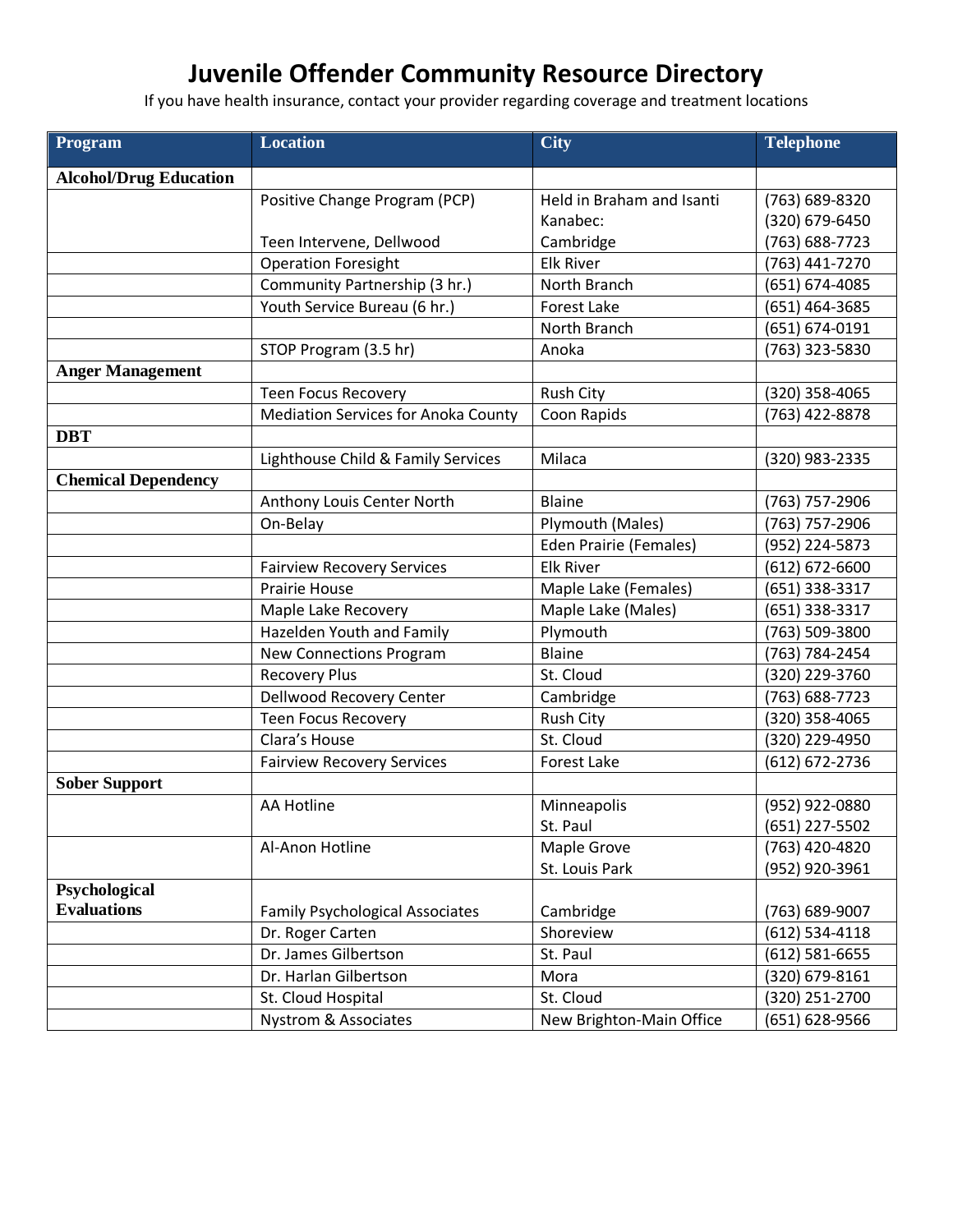## **Juvenile Offender Community Resource Directory**

If you have health insurance, contact your provider regarding coverage and treatment locations

| Program                   | <b>Location</b>                          | <b>City</b>              | <b>Telephone</b>   |
|---------------------------|------------------------------------------|--------------------------|--------------------|
| Psychosexual              |                                          |                          |                    |
| <b>Evaluations</b>        | <b>Family Psychological Associates</b>   | Cambridge                | (763) 689-9007     |
|                           | <b>CORE Psychological Services</b>       | St. Cloud                | (320) 202-1400     |
|                           | Alpha Human Services                     | Minneapolis              | (612) 872-8218     |
|                           | Project Pathfinder                       | St. Paul                 | (651) 644-8515     |
|                           | Dr. James Gilbertson                     | St. Paul                 | $(612) 581 - 6655$ |
|                           | Dr. Harlan Gilbertson                    | Mora                     | (320) 679-8161     |
|                           | Dr. Roger Carten                         | Shoreview                | $(612)$ 534-4118   |
|                           | Center for Sexual Health - U of M        | Minneapolis              | $(612) 625 - 1500$ |
| <b>Mental Health</b>      |                                          |                          |                    |
|                           | <b>Cambridge Medical Center</b>          | Cambridge                | (763) 689-7700     |
|                           | -Mental Health Services - Inpatient      |                          | (763) 688-7887     |
|                           | -Psychology Services - Appointments      |                          | (763) 689-8700     |
|                           | <b>Central MN Mental Health Center</b>   | St. Cloud                | (320) 252-5010     |
|                           |                                          | <b>Elk River</b>         | (763) 441-3770     |
|                           |                                          | Monticello               | (763) 295-4001     |
|                           | <b>Family Strengths</b>                  | Cambridge                | (651) 214-2575     |
|                           | Fairview                                 | Princeton                | (763) 389-6326     |
|                           | <b>Family Based Therapy Associates</b>   | Cambridge                | (763) 689-9407     |
|                           | Haven Center (Therapists)                | North Branch             | $(651)$ 277-4283   |
|                           | Lighthouse Child & Family Services       | Milaca                   | (320) 983-2335     |
|                           | Dr. Michael Keller, PhD, LP              | Cambridge                | (763) 442-4111     |
|                           | Nystrom & Associates                     | Otsego (by Elk River)    | (763) 746-9492     |
|                           | <b>Professional Social Work Services</b> | Isanti                   | (763) 444-5567     |
|                           | <b>Counseling and Assessment Center</b>  | Isanti                   | (763) 377-3269     |
|                           | <b>Complementary Support Services</b>    |                          | (952) 895-1730     |
|                           | Centracare                               | Sauk Centre              | (320) 352-2221     |
|                           | Family Life Mental Health Center         | Coon Rapids              | (763) 427-7964     |
|                           | <b>Therapy Connections</b>               | <b>Blaine</b>            | (763) 270-0054     |
|                           | Canvas Health                            | North Branch             | (651) 777-5222     |
|                           | Therapeutic Services Agency              |                          | $(320)$ 629-7600   |
| <b>Counseling/Therapy</b> |                                          |                          |                    |
|                           | Lighthouse Child & Family Services       | Milaca                   | (320) 983-2335     |
|                           | <b>Nystrom &amp; Associates</b>          | New Brighton-Main Office | $(651) 628 - 9566$ |
|                           | <b>Family-Based Therapy Associates</b>   | Cambridge                | (763) 689-9407     |
|                           | <b>Therapeutic Services Agency</b>       | Pine City                | (320) 629-7600     |
|                           | <b>Fairview Counseling</b>               | Princeton                | (763) 389-6326     |
|                           | Mora Psychological Services              | Mora                     | (320) 679-8161     |
|                           | <b>East Central Counseling Center</b>    | North Branch             | (651) 277-8822     |